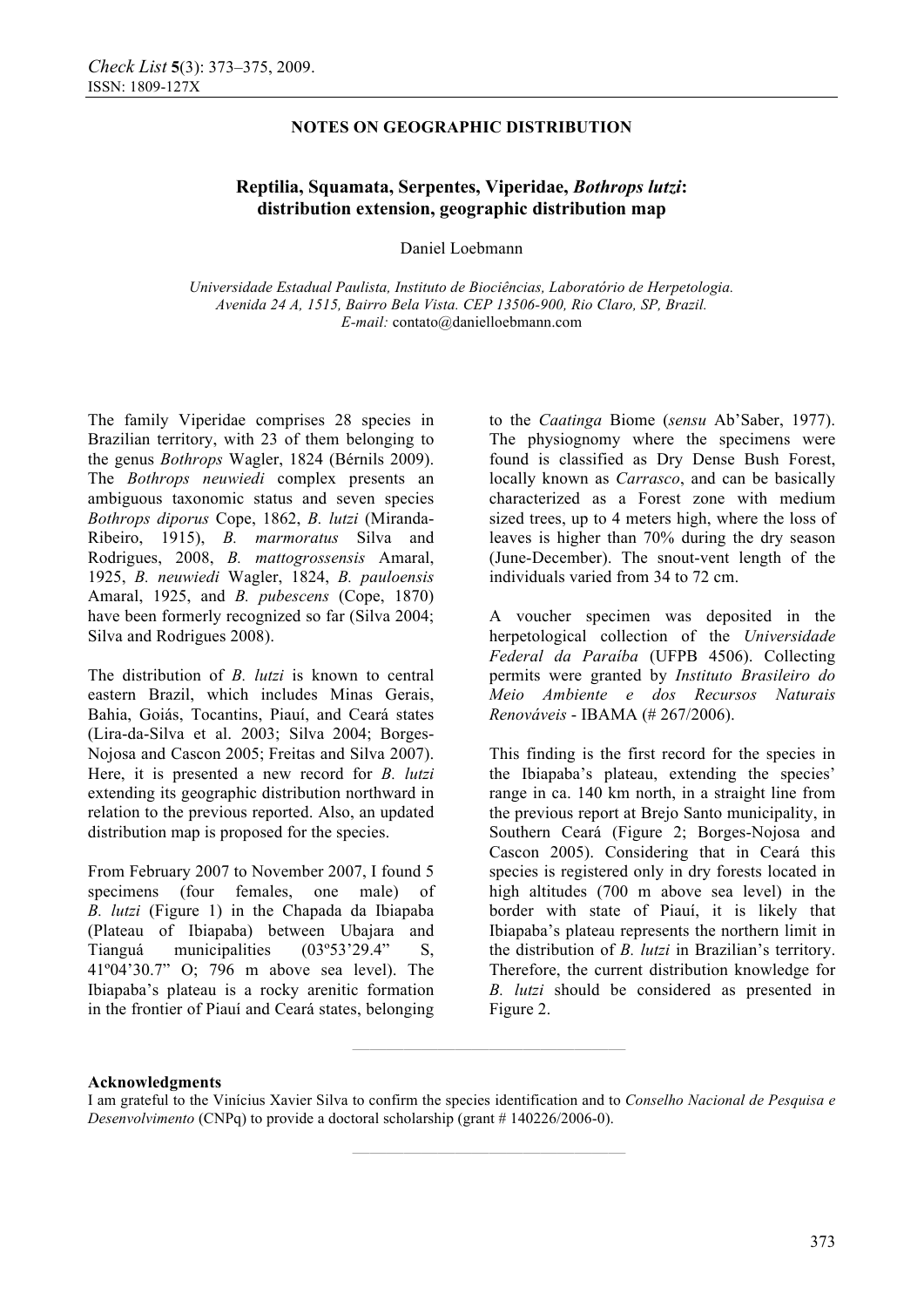# **NOTES ON GEOGRAPHIC DISTRIBUTION**



Figure 1. Specimens of *Bothrops lutzi* found in the present study with their main color patterns and some diagnostics characters. A-C) General view of adult females with snout-vent length of 72.0, 45.2, and 59.0 cm respectively; D) Head detail; E) Ventral color pattern of a juvenile female (SVL =  $34$  cm); and F) Hemipenis of an adult male  $SVL = 52.8$  cm).